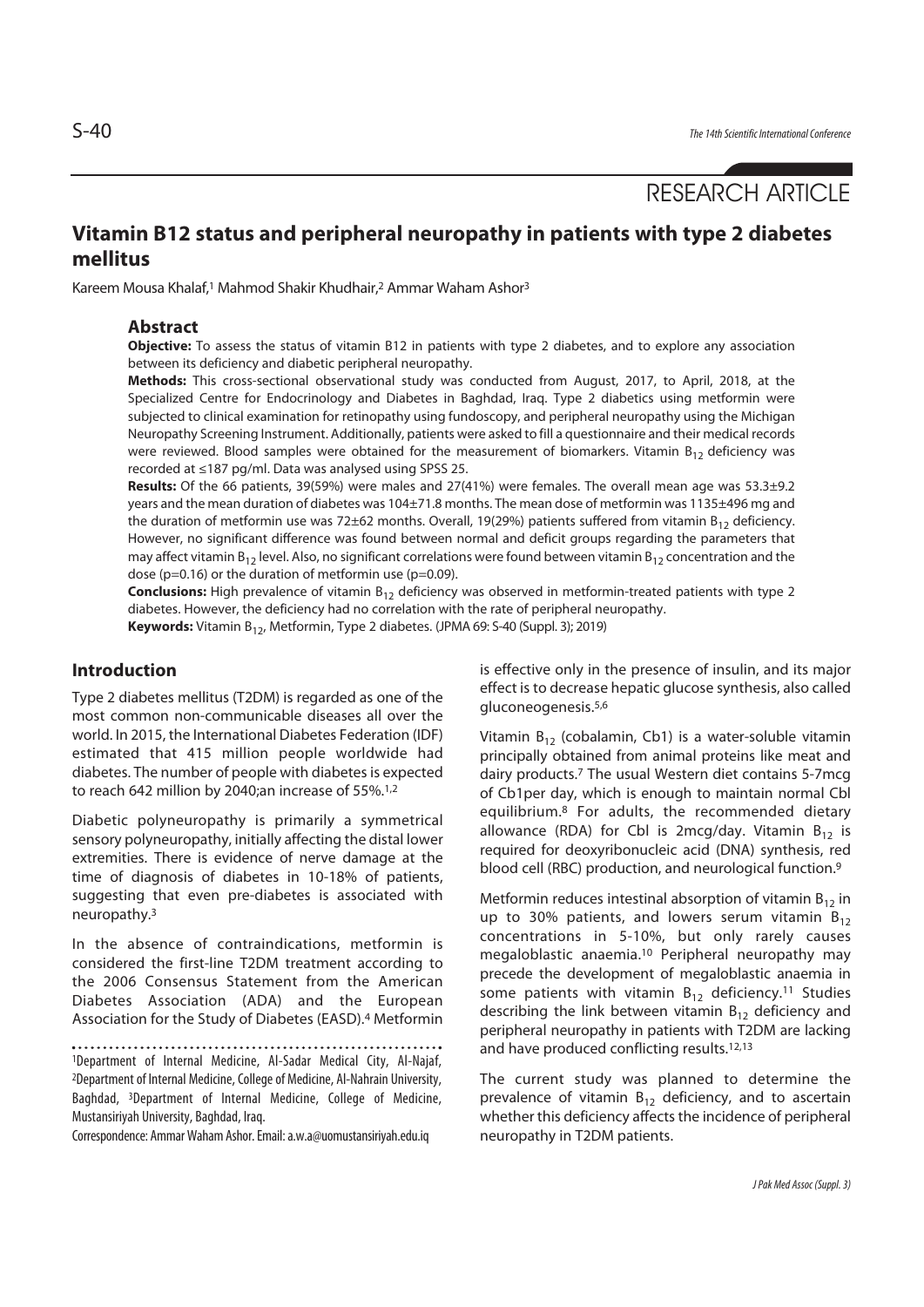### **Patients and Methods**

Cross-sectional observational study was conducted from August, 2017, to April, 2018, at the Specialized Centre for Endocrinology and Diabetes in Baghdad, Iraq. After approval from the Iraqi Scientific Council of Internal Medicine, T2DM patients on metformin for >6 months were enrolled. Those excluded were patients with estimated glomerular filtration rate (eGFR) <60ml/min/1.73m<sup>2</sup>, intake of multivitamin or vitamin  $B_{12}$ , acid-lowering agents such as proton pump inhibitors (PPIs) or H2 receptor antagonist, as well as alcoholics and pregnant women in addition to patients with comorbidities, such as liver disease, psoriasis, tumours and leukaemia, pernicious anaemia, human immunodeficiency virus (HIV), mal-absorptive conditions, like coeliac disease, inflammatory bowel disease, gastrointestinal surgery, including gastrectomy and gastric bypass surgery, and malnutrition owing to pure vegans, pancreatic insufficiency and anorexia nervosa.

After verbal consent form the subjects, demographic and clinical data was recorded. This included age, gender, duration of diabetes, medication and smoking history, cardiovascular and renal co-morbidities and diabetic foot and eye surgery history. Anthropometric data were obtained by measuring height, weight, waist circumference (WC) and body mass index (BMI). Thorough physical examination included measurements of blood pressure (BP) by standardised aneroid sphygmomanometer and fundoscopic eye examination (Keller ophthalmoscope) for retinopathy which was done by two researchers to confirm the findings.

Peripheral neuropathy was diagnosed according to the Michigan Neuropathy Screening Instrument,14 which is a tool for the diagnosis of diabetic neuropathy in outpatient clinics.15 The test looks for certain information and grade them on a point-based system14,15 as follows:

Do the feet show dry skin, callus, fissure, infection or deformities? The presence of any of these indicators of neuropathy is scored as 1 point and an additional point is added if an ulcer is present.

What is the vibration sense on the dorsum of the great toes? Reduced =  $0.5$  point; absent = 1 point.

What is the Achilles tendon reflex? Absent  $= 1$  point; present with reinforcement  $= 0.5$  points.

This test was standardized against the San Antonio Consensus criteria. A score >2 indicated neuropathy with 95% specificity and 80% sensitivity.16

Blood samples were obtained from patients to measure the following biomarkers: vitamin  $B_{12}$  (Architect i2000sr; Abbott Laboratories, Abbott Park, IL, USA), fasting blood glucose (FBG), glycated haemoglobin (HbA1C), creatinine, lipid profile, haemoglobin (Hb) (Cobas C311; Roche Diagnostics, Germany), and mean corpuscular volume (MCV) (ABX Micros ES -60 haematology analyser, Japan). The cut-off value of vitamin  $B_{12}$  was lower than or equal to 187 pg/ml.

Data was analysed using SPSS 25. Continousvariables were presented as mean  $\pm$  standard deviation (SD). Chi square test were used for discrete variables and was expressed as frequencies and percentages. P<0.05 was considered statistically significant.

#### **Results**

Of the 66 patients, 39(59%) were males and 27(41%) were females. The overall mean age was 53.3±9.2 years and the

Table-1: Demographic and clinical characteristics of the participants.

| Demographic Characteristic        | Value*           |
|-----------------------------------|------------------|
|                                   |                  |
| Age (years)                       | $53.3 + 9.2$     |
| Gender                            |                  |
| Male                              | 27(40.9%)        |
| Female                            | 39(59.09%)       |
| Duration of DM(months)            | $104 + 71.8$     |
| Dose of metformin (mq/d)          | $1135.6 + 496.6$ |
| Duration of metformin use(months) | $71.8 + 62.1$    |
| Height(cm)                        | $161.9 + 9.8$    |
| Weight(kg)                        | $77.7 + 14$      |
| BMl(kq/m <sup>2</sup> )           | $29.8 + 6$       |
| Waist circumference (cm)          | $102.5 \pm 10.8$ |
| SBP(mmHq)                         | $142.5 + 29$     |
| DBP(mmHq)                         | $85 + 13.8$      |
| eGFR(ml/min/1.73m <sup>2</sup> )  | $100 + 14$       |
| Creatinine(mg/dl)                 | $0.7 + 0.1$      |
| FBG(mg/dl)                        | $720 + 81$       |
| HbA1c%                            | $9.8 + 1.8$      |
| LDL(mq/dl)                        | $99.5 + 44.4$    |
| HDL(mg/dl)                        | $41.9 + 11.5$    |
| TG(mq/dl)                         | $253 + 255.8$    |
| MCV(FL)                           | $83.6 + 7.4$     |
| Hb(q/dl)                          | $13.3 + 1.4$     |
| Smoking                           | 11 (16.6%)       |
| Cardiovascular diseases           | 13 (59.09%)      |
| Hypertension                      | 33 (50%)         |

\*Data presented either as mean±SD or number (percentage).

BMI: Body mass index

SBP: Systolic blood pressure

DBP: Dystolic blood pressure

eGFR: Estimated glomerular filtration rate

FBG: Fasting blood glucose HbA1c: Glycated haemoglobin

LDL: Low-density lipoprotein

HDL: High-density lipoprotein

TG: Triglycerides. MCV: Mean corpuscular volume. Hb: Haemoglobin.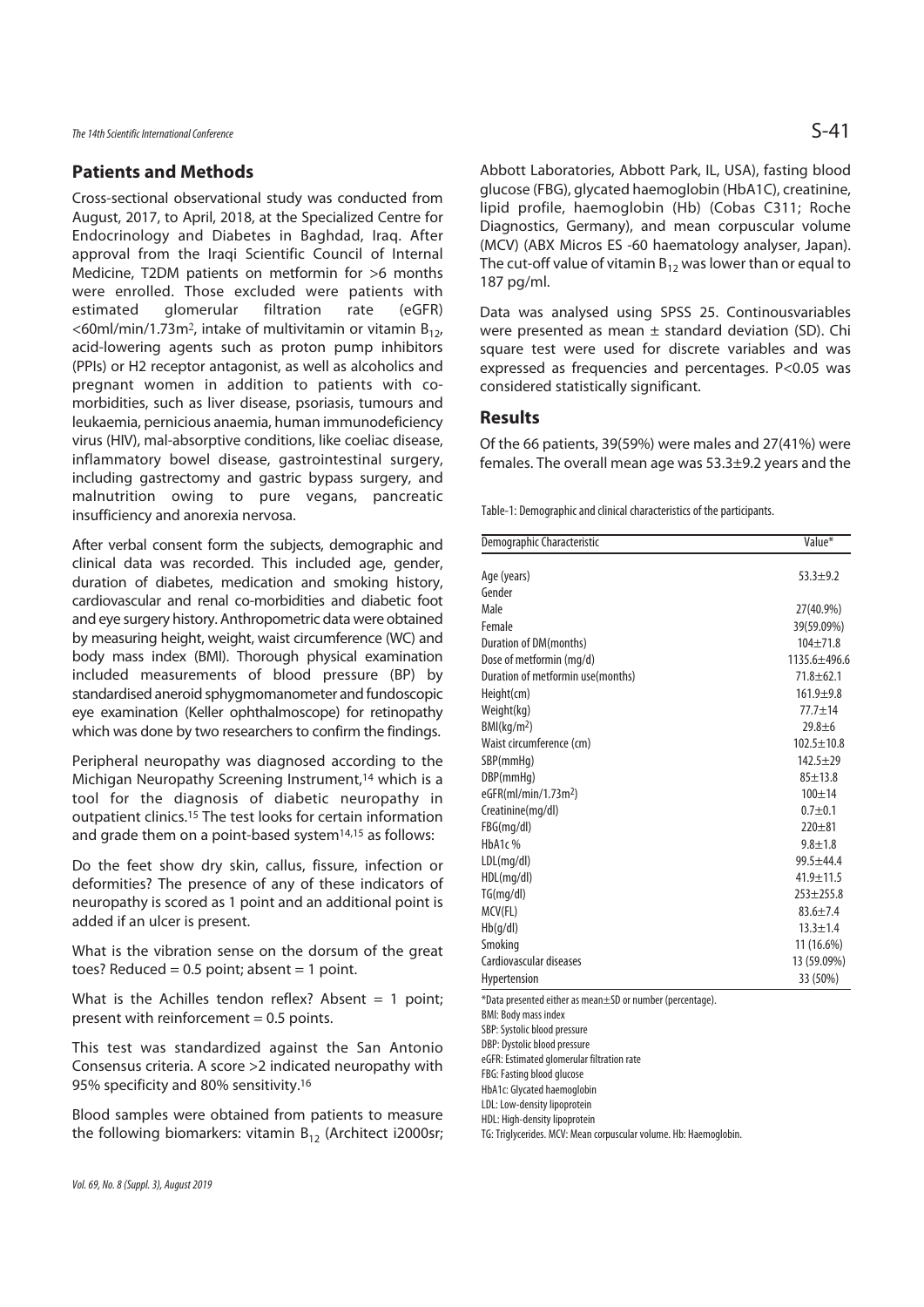Table-2: Comparison of the participants' characteristics according to their vitamin B12 status\*.

| Variable                       | B12 Status     |                  | P value**    |
|--------------------------------|----------------|------------------|--------------|
|                                | Normal         | <b>Deficit</b>   |              |
|                                |                |                  |              |
| Gender                         |                |                  |              |
| Female                         | 28             | 11               |              |
| Male                           | 19             | 8                | 0.9          |
| Hypertension                   |                |                  |              |
| Yes                            | 25             | 8                |              |
| No                             | 22             | 11               | 0.4          |
| Smoking                        |                |                  |              |
| Yes                            | $\overline{7}$ | $\overline{4}$   |              |
| No                             | 40             | 15               | 0.7          |
| Insulin                        |                |                  |              |
| Yes                            | $\overline{7}$ | 4                |              |
| N <sub>0</sub>                 | 40             | 15               | 0.7          |
| Cardiovascular disease         |                |                  |              |
| Yes                            | 9              | 4                |              |
| N <sub>0</sub>                 | 38             | 15               | $\mathbf{1}$ |
| BMI (kg/m <sup>2</sup> )       |                |                  |              |
| $<$ 28                         | 21             | 10               |              |
| $\geq 28$                      | 26             | 9                | 0.5          |
| Duration of diabetes (months)  |                |                  |              |
| <96                            | 20             | 12               |              |
| $>96$                          | 27             | $\boldsymbol{7}$ | 0.1          |
| Duration of metformin (months) |                |                  |              |
| $\leq 12$                      | $\overline{7}$ | $\overline{3}$   |              |
| >12                            | 40             | 16               | 1            |
| Dose of metformin (mg/day)     |                |                  |              |
| ≤1000                          | 32             | 11               |              |
| >1000                          | 15             | 8                | 0.4          |
| Retinopathy                    |                |                  |              |
| Yes                            | 6              | 1                |              |
| No                             | 41             | 18               | 0.6          |
| Hb (g/dl)                      |                |                  |              |
| < 13                           | 15             | 6                |              |
| >13                            | 31             | 13               | 0.9          |
|                                |                |                  |              |
|                                |                |                  |              |
|                                |                |                  |              |
| MCV (FL)<br>< 85<br>$\geq 85$  | 25<br>21       | 5<br>12          | 0.09         |

\*BMI: Body mass index; Hb: Haemoglobin;MCV: Mean corpuscular volume.

\*\*Differences between groups measured using Chi Square or Fisher exact test.

mean duration of diabetes was 104±71.8 months. The mean dose of metformin was 1135±496 mg and the duration of metformin use was 72±62 months (Table-1). Cardiovascular diseases were reported in 13(17%) patients while 33(50%) were hypertensive. Peripheral neuropathy was detected in 30(46%) patients, and 7(11%) showed only signs of retinopathy.

Mean vitamin  $B_{12}$  concentration was 318.3±184.3 pg/ml and 19(29%) patients had vitamin  $B_{12}$  deficiency, but there was no significant difference between normal and deficit groups regarding the parameters that may affect

vitamin  $B_{12}$  level (Table-2). Also, no significant correlations were found between vitamin  $B_{12}$  concentration and the dose (beta: 0.06, p=0.16) or the duration of metformin use (beta: 0.61, p=0.09).

However, those with neuropathy had significantly longer duration of diabetes (p= 0.04), higher systolic blood pressure (SBP) (p=0.05) and lower serum Hb concentrations (p=0.03).

#### **Discussion**

The study observed vitamin  $B_{12}$  deficiency in 29% participants and 30(46%) were suffering from peripheral neuropathy. However, no correlation was found between vitamin  $B_{12}$  concentration and the incidence of peripheral neuropathy (p>0.05).

Also, there was no statistically significant association between the dose or the duration of metformin intake and vitamin  $B_{12}$  concentration. Earlier studies also reported no significant association between the concentration of vitamin  $B_{12}$  and the dose or the duration of intake of metformin.17,18 In contrast, several other studies reported significant correlation between metformin dose or duration of use and vitamin  $B_{12}$  concentration.<sup>10,19-21</sup> This variation in the results might be related to the various study designs and populations included in these trials. Some investigators did not follow strict exclusion criteria by including the elderly and those using PPIs or H2 antagonists. This may confound the results regarding the effects of metformin on vitamin  $B_{12}$  concentration.<sup>17</sup>

A few previous studies have demonstrated that the decrease in serum  $B_{12}$  levels occurs within 3-4 months after the commencement of metformin treatment.22 However, according to most reports, vitamin  $B_{12}$ deficiency occurs only after 5-10 years of metformin usage.<sup>13</sup> This delay in the appearance of  $B_{12}$  deficiency may be due to the significant hepatic stores of this vitamin.23 In line with a study, the current study did not find significant correlation between vitamin  $B_{12}$ concentration and the duration of diabetes.17

In the current study, there was no correlation of vitamin  $B_{12}$  deficiency with the incidence of peripheral diabetic neuropathy which is in line with earlier findings.24 However, in the current study, the absence of correlation of peripheral diabetic neuropathy with vitamin  $B_{12}$ deficiency should be interpreted with caution as no objective procedures were undertaken to diagnose neuropathy.

Two case reports have shown metformin-related  $B_{12}$ deficiency presenting as peripheral neuropathy.<sup>11</sup>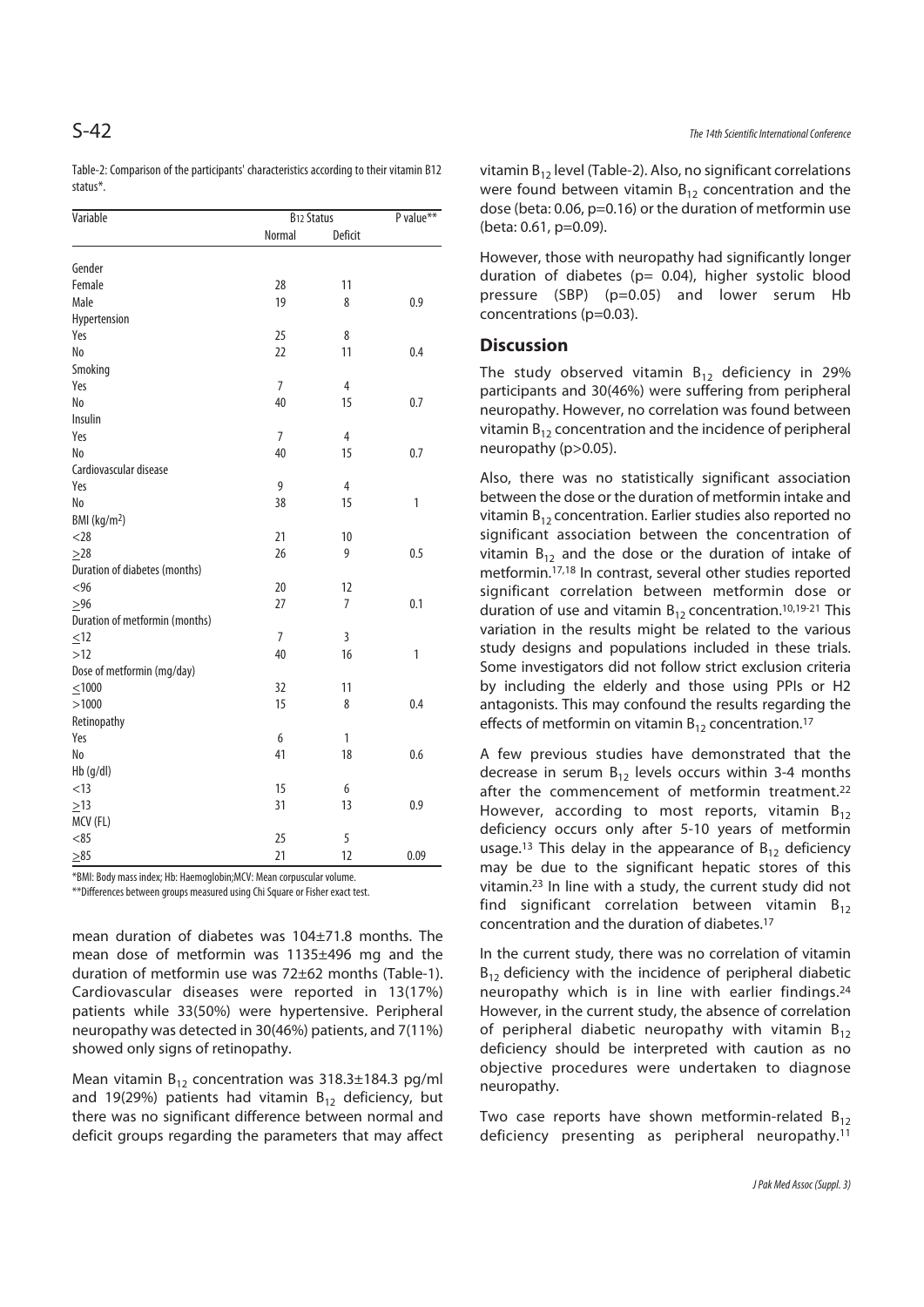According to such reports, it has been suggested that annual vitamin  $B_{12}$  supplementation should be given to patients receiving metformin therapy, and this has become part of recognised empirical practice.25

Anaemia and MCV are well-known clinical parameters indicative of vitamin  $B_{12}$  deficiency. A case of megaloblastic anaemia secondary to vitamin  $B_{12}$  malabsorption and long-term metformin treatment has been reported. Anaemia tends to occur only when the deficiency is severe enough to affect the haematological indices. In addition, macrocytosis can be masked by coexisting microcytic processes, including thalassemia and iron deficiency.26

The current study has some limitations. First, the dietary intake of vitamin  $B_{12}$  was not recorded. However, information usually collected from patients are inaccurate and subjective and may not reflect the true status of vitamin  $B_{12}$  intake. Second, the information regarding metformin compliance was not collected. Compliance can have an influence on both the response to metformin and the concentrations of vitamin  $B_{12}$ . The third limitation is the absence of a control group to abolish the effects of diabetes per se. However, it is considered unethical to recruit diabetes patients who are not receiving intervention. Lastly, we have used only serum vitamin  $B_{12}$ level to define vitamin deficiency and have not measured serum holotranscoblamin II, homocysteine and methylmalonic acid which are more sensitive indicators of vitamin  $B_{12}$  status.

Large, multicentre studies are recommended on the subject are recommended.

#### **Conclusion**

Metformin was found to be associated with vitamin  $B_{12}$ deficiency, but this deficiency had no correlation with peripheral neuropathy in T2DM patients.

**Disclaimer:** Nothing to Declare.

**Conflict of Interest:** Authors have no conflict of interest

**Source of Funding:** Ministry of Health, Iraq.

#### **References**

- 1. Whiting DR, Guariguata L, Weil C, Shaw J. IDF diabetes atlas: global estimates of the prevalence of diabetes for 2011 and 2030. Diabetes Res Clin Pract 2011;94:311-21.
- 2. Hassoon SM, Al Bermani ASKM. Assessment of endothelial function among patients with type 2 diabetes mellitus. Mustansiriya Med J 2018;17:57-61.
- 3. Herman WH, Kennedy L. Underdiagnosis of peripheral neuropathy in type 2 diabetes. Diabetes Care 2005;28:1480-1.
- 4. Nathan DM, Buse JB, Davidson MB, Ferrannini E, Holman RR,

Sherwin R, et al. Medical management of hyperglycemia in type 2 diabetes: a consensus algorithm for the initiation and adjustment of therapy: a consensus statement of the American Diabetes Association and the European Association for the Study of Diabetes. Diabetes Care 2009;32:193-203.

- 5. Viollet B, Guigas B, Sanz Garcia N, Leclerc J, Foretz M, Andreelli F. Cellular and molecular mechanisms of metformin: an overview. Clin Sci (Lond) 2012;122:253-70.
- 6. Al-Buhadilly AK. A new horizon into the central effect of quercetin on human vigilance in normal healthy volunteers. Mustansiriya Med J 2018;17:14-18.
- 7. Langan RC, Goodbred AJ. Vitamin B12 Deficiency: Recognition and Management. Am Fam Physician 2017;96:384-89.
- 8. Langan RC, Zawistoski KJ. Update on vitamin B12 deficiency. Am Fam Physician 2011;83:1425-30.
- 9. Shipton MJ, Thachil J. Vitamin B12 deficiency A 21st century perspective. Clin Med (Lond) 2015;15:145-50.
- 10. de Jager J, Kooy A, Lehert P, Wulffelé MG, van der Kolk J, Bets D, et al. Long term treatment with metformin in patients with type 2 diabetes and risk of vitamin B-12 deficiency: randomised placebo controlled trial. BMJ 2010;340:c2181.
- 11. Bell DS. Metformin-induced vitamin B12 deficiency presenting as a peripheral neuropathy. South Med J 2010;103:265-7.
- 12. Singh AK, Kumar A, Karmakar D, Jha RK. Association of B12 deficiency and clinical neuropathy with metformin use in type 2 diabetes patients. J Postgrad Med 2013;59:253-7.
- 13. Wile DJ, Toth C. Association of metformin, elevated homocysteine, and methylmalonic acid levels and clinically worsened diabetic peripheral neuropathy. Diabetes Care 2010;33:156-61.
- 14. Moghtaderi A, Bakhshipour A, Rashidi H. Validation of Michigan neuropathy screening instrument for diabetic peripheral neuropathy. Clin Neurol Neurosurg 2006;108:477-81.
- 15. Xiong Q, Lu B, Ye H, Wu X, Zhang T, Li Y. The Diagnostic Value of Neuropathy Symptom and Change Score, Neuropathy Impairment Score and Michigan Neuropathy Screening Instrument for Diabetic Peripheral Neuropathy. Eur Neurol 2015;74:323-7.
- 16. Feldman EL, Stevens MJ, Thomas PK, Brown MB, Canal N, Greene DA. A practical two-step quantitative clinical and electrophysiological assessment for the diagnosis and staging of diabetic neuropathy. Diabetes Care 1994;17:1281-9.
- 17. Damião CP, Rodrigues AO, Pinheiro MF, Cruz RA Filho, Cardoso GP, Taboada GF, et al. Prevalence of vitamin B12 deficiency in type 2 diabetic patients using metformin: a cross-sectional study. Sao Paulo Med J 2016;134:473-79.
- 18. Nervo M, Lubini A, Raimundo FV, Faulhaber GA, Leite C, Fischer LM, et al. Vitamin B12 in metformin-treated diabetic patients: a cross-sectional study in Brazil. Rev Assoc Med Bras (1992) 2011;57:46-9.
- 19. Beulens JW, Hart HE, Kuijs R, Kooijman-Buiting AM, Rutten GE. Influence of duration and dose of metformin on cobalamin deficiency in type 2 diabetes patients using metformin. Acta Diabetol 2015;52:47-53.
- 20. Sato Y, Ouchi K, Funase Y, Yamauchi K, Aizawa T. Relationship between metformin use, vitamin B12 deficiency, hyperhomocysteinemia and vascular complications in patients with type 2 diabetes. Endocr J 2013;60:1275-80.
- 21. Akinlade KS, Agbebaku SO, Rahamon SK, Balogun WO. Vitamin b12 levels in patients with type 2 diabetes mellitus on metformin. Ann Ib Postgrad Med 2015;13:79-83.
- 22. Wulffelé MG, Kooy A, Lehert P, Bets D, Ogterop JC, Borger van der Burg B, et al. Effects of short-term treatment with metformin on serum concentrations of homocysteine, folate and vitamin B12 in type 2 diabetes mellitus: a randomized, placebo-controlled trial. J